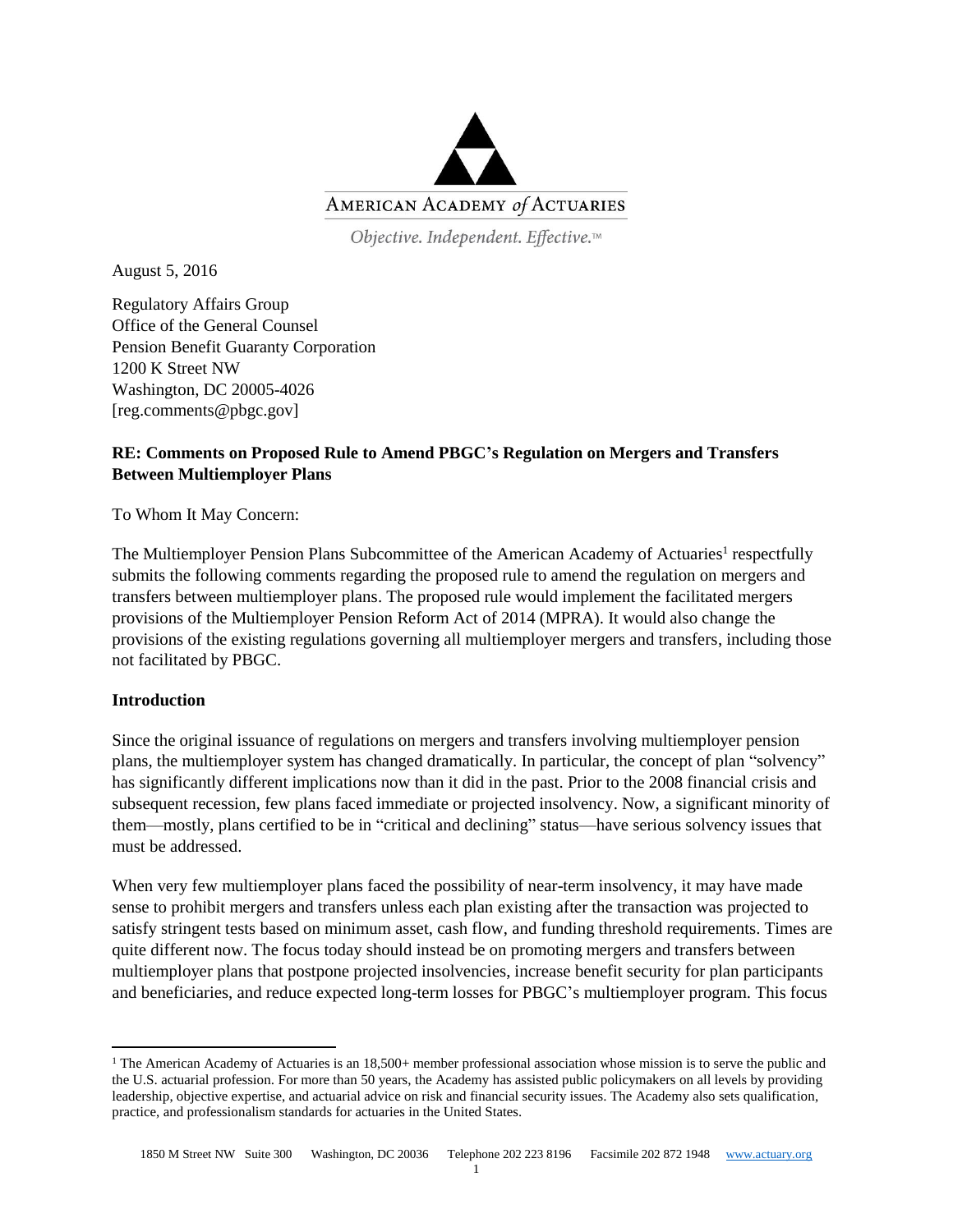requires safe harbor tests that accommodate transactions that forestall insolvency or reduce the risk of plan insolvency.

MPRA acknowledges this new reality in granting PBGC authority to facilitate mergers between multiemployer plans. Specifically, under section 4231(e)(2) of ERISA, PBGC may provide financial assistance to facilitate a merger that it determines is "necessary to enable one or more of the plans involved to avoid or postpone insolvency." The fact that the statute permits PBGC to provide financial assistance that would enable a plan to *postpone* insolvency—not just avoid it—is an important concept that should be applied throughout the regulations on mergers and transfers. Similarly, section  $4231(e)(2)(B)(ii)$  states that the financial assistance must be "necessary for the merged plan to become or remain solvent." This concept of enabling a plan to become or remain solvent should also be applied to all transfers and mergers, including transactions not facilitated by PBGC.

PBGC's proposed rule, however, would make the solvency requirements for mergers and transfers involving multiemployer plans even stricter than they are under current regulations. The tighter requirements may be intended to protect plan participants and beneficiaries (as well as PBGC) from losses resulting from accelerated plan insolvency triggered by inappropriate mergers and transfers. This objective, however, could be better achieved by promoting mergers and transfers that would *postpone* insolvency in situations where insolvency is unavoidable. Transactions should be evaluated not against the ideal outcome of no participant benefit losses, but against the current realities facing plans.

For example, the regulations should permit a transfer of unfunded accrued benefits from a plan facing insolvency into a well-funded plan, provided that the transfer would postpone insolvency for the first plan and would not adversely affect the participants in the second plan. The regulations should also permit a merger between two or more plans that are currently or projected to be insolvent, to the extent that efficiencies gained from the merger would postpone insolvency for the plans involved. Under either of these transactions, PBGC's expected long-term losses with respect to the plans involved would be reduced and participant benefit security would be improved. The proposed rule effectively prohibits transactions like these, even though they are in the best interests of plan participants.

The following comments discuss the solvency requirements for mergers and transfers between multiemployer plans (Topic A), clarification that may be needed regarding mergers facilitated by PBGC (Topic B), and clarification that may be needed regarding mergers following a suspension of benefits under MPRA (Topic C).

## **Topic A. Solvency Requirements for Mergers and Transfers**

As described below, we believe PBGC should consider revising the solvency requirements for mergers and transfers involving multiemployer plans. Depending on the circumstances, mergers and transfers involving multiemployer plans with solvency issues could have significant positive impacts on participants and beneficiaries, as well as reduce PBGC's expected long-term losses with respect to the plans involved. The solvency requirements in the proposed rule, however, would effectively prohibit mergers and transfers involving plans that are approaching insolvency.

The current regulations and the proposed rule both require solvency for any plan that exists after a merger or transfer. Instead, the regulations should permit mergers and transfers to the extent that they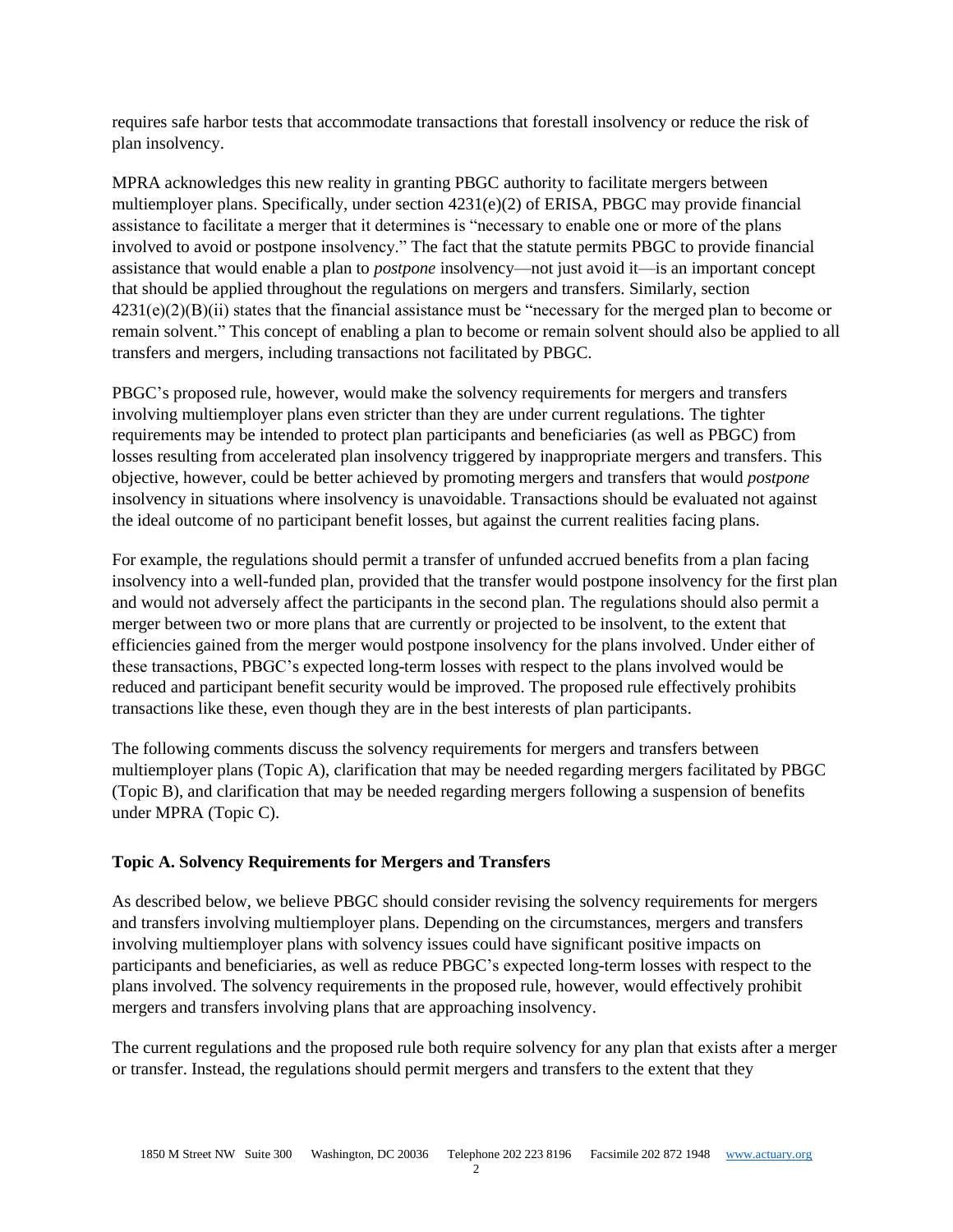demonstrate that any insolvency for the plans involved is *postponed*, or the risk of insolvency is reduced, as a result of the transaction.

# *Background*

Section 4231(b) of ERISA sets forth the requirements for mergers and transfers involving multiemployer plans. These comments focus on paragraph (3) of this section, which states that a merger or transfer is not permitted unless the benefits of participants and beneficiaries are not reasonably expected to be subject to suspension due to plan insolvency, as defined in section 4245.

As prescribed under section  $4231.3(a)(3)$  of the existing regulations, each plan that exists after the merger or transfer must either (i) pass the required solvency tests under section 4231.6 or (ii) otherwise demonstrate that benefits are not reasonably expected to be subject to suspension due to plan insolvency, as defined under section 4245 of ERISA.

The tests under section 4231.6 of the regulations have become a "safe harbor" demonstration of solvency for plans seeking a merger or transfer. The regulations establish separate solvency tests for plans that are not "significantly affected" versus those that are:

- $\bullet$  Section 4231.6(a) sets forth the general solvency tests for plans that are not significantly affected. Under current regulations, most plans can pass these general tests, including many plans that are projected to be insolvent several years in the future.
- $\bullet$  Section 4231.6(b) sets forth the solvency tests for significantly affected plans. Given current multiemployer pension plan dynamics, these tests are very difficult for most plans to pass, including many plans that are not projected to be insolvent at any point in the future. As a result, a significantly affected plan would likely have to "otherwise demonstrate" that it is projected to remain solvent, as permitted under section 4231.3(a)(3)(ii) of the regulations. It would be helpful for PBGC to describe how plans have made or could make such a demonstration.

In its proposed rule, PBGC discusses the need for more rigorous solvency tests, to require plans to better demonstrate that they will reasonably avoid insolvency. For example, the proposed rule would change certain solvency tests under section 4231.6 that were based on a five-year period to be based on a 10-year period. PBGC also discusses its view that endangered and critical status plans generally present a greater risk of insolvency, and that non-de minimis transfers involving these plans may increase their risk of insolvency. The proposed rule therefore would expand the definition of "significantly affected" plan to broadly include any plan in endangered or critical status engaging in a non-de minimis transfer.

We agree with PBGC's assessment of the risks associated with endangered and critical status plans. Regulatory changes that would encourage mergers and transfers that serve to reduce the risk of insolvency would address these risks directly and effectively. However, the proposed rule appears to make the rules regarding mergers and transfers more restrictive, without regard to whether the transaction would decrease the risk of insolvency.

Specifically, we see two adverse consequences arising from the proposed rule:

1. The proposed rule would effectively prohibit any merger or transfer involving a multiemployer plan that is approaching insolvency. As described in the examples below, a merger or transfer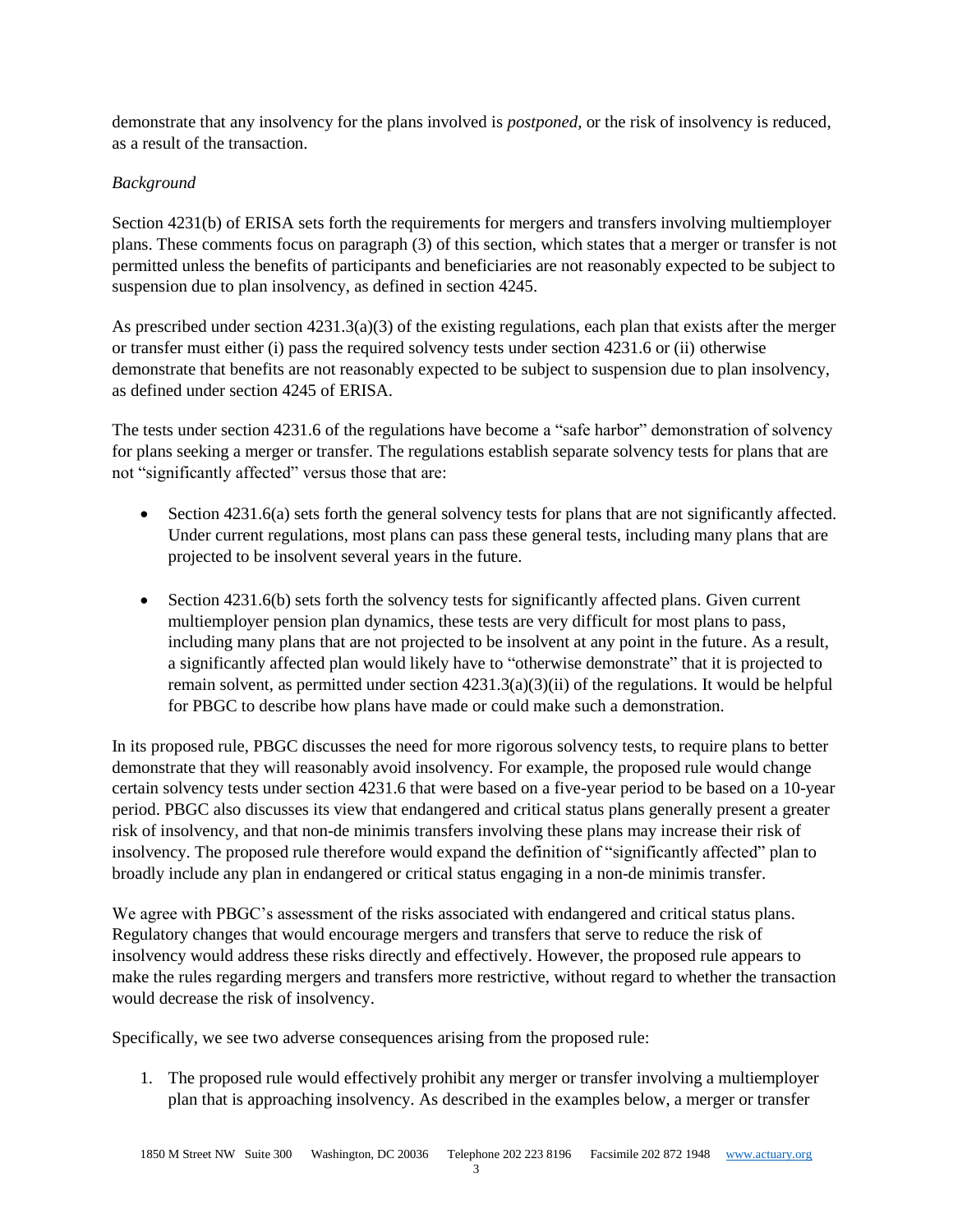involving plans approaching insolvency could have significantly positive effects on participants and beneficiaries, as well as PBGC's multiemployer program. We encourage PBGC to amend the regulations to encourage mergers and transfers that protect participant benefits and reduce the expected long-term losses to PBGC by *postponing* projected insolvency.

2. A lesser (but still important) consequence is that the proposed rule would effectively force any plan in endangered status or critical status seeking a transfer to "otherwise demonstrate" that it is projected to remain solvent. The solvency tests under section 4231.6—specifically those for "significantly affected" plans—are out of date in that they do not reflect the current dynamics of multiemployer plans. If these tests are intended to be the primary means to demonstrate solvency, we encourage PBGC to update them to be more applicable to the current state of multiemployer plans by focusing on postponing insolvency or reducing the risk of insolvency.

## *Example: Transfer of Unfunded Accrued Benefits*

Consider the following example of a possible transfer between two hypothetical multiemployer plans. The transfer would postpone insolvency for the first plan, it would not adversely affect the second plan, and it would reduce the expected long-term losses to PBGC. Such a transfer would be permitted under current regulations, but it would be prohibited under the proposed rule.

- The first plan is in critical and declining status. Its funded percentage is currently 50 percent and projected to decline rapidly. Insolvency is projected within 15 years. The current unfunded actuarial accrued liability is approximately \$300 million.
- The second plan is larger, and it is in neither critical status nor endangered status; i.e., it is in the "green zone." Its funded percentage is 95 percent, and its unfunded liability is \$200 million.
- The plans wish to engage in a transfer from the first plan to the second plan. The transferred benefits relate to service earned with certain employers who participate in both plans. Under the proposed transfer, the second plan would receive unfunded accrued benefits of \$100 million.
- The affected employers enter into an agreement with the second plan to make special contributions to fully fund the unfunded accrued benefits transferred from the first plan. As a result, the participants and beneficiaries in the second plan prior to the transfer would not be disadvantaged by the transfer.
- The participants and beneficiaries in the first plan prior to the transfer would benefit significantly from the transfer. The funded percentage of the first plan would increase from 50 percent to 57 percent as a result of the transfer. The transfer would not enable the first plan to avoid insolvency indefinitely, but it would postpone insolvency by several years. Perhaps most importantly, the risk of benefit losses associated with the liabilities transferred to the second plan would be effectively eliminated. PBGC's overall expected long-term loss with respect to the plans involved would also be significantly reduced.

Under current regulations, the transfer described above would be permitted. Specifically, because the first plan is not transferring assets that are 15 percent or more of its assets prior to the transfer, it would not be significantly affected, and it would be able to pass the general solvency tests under section 4231.6(a). The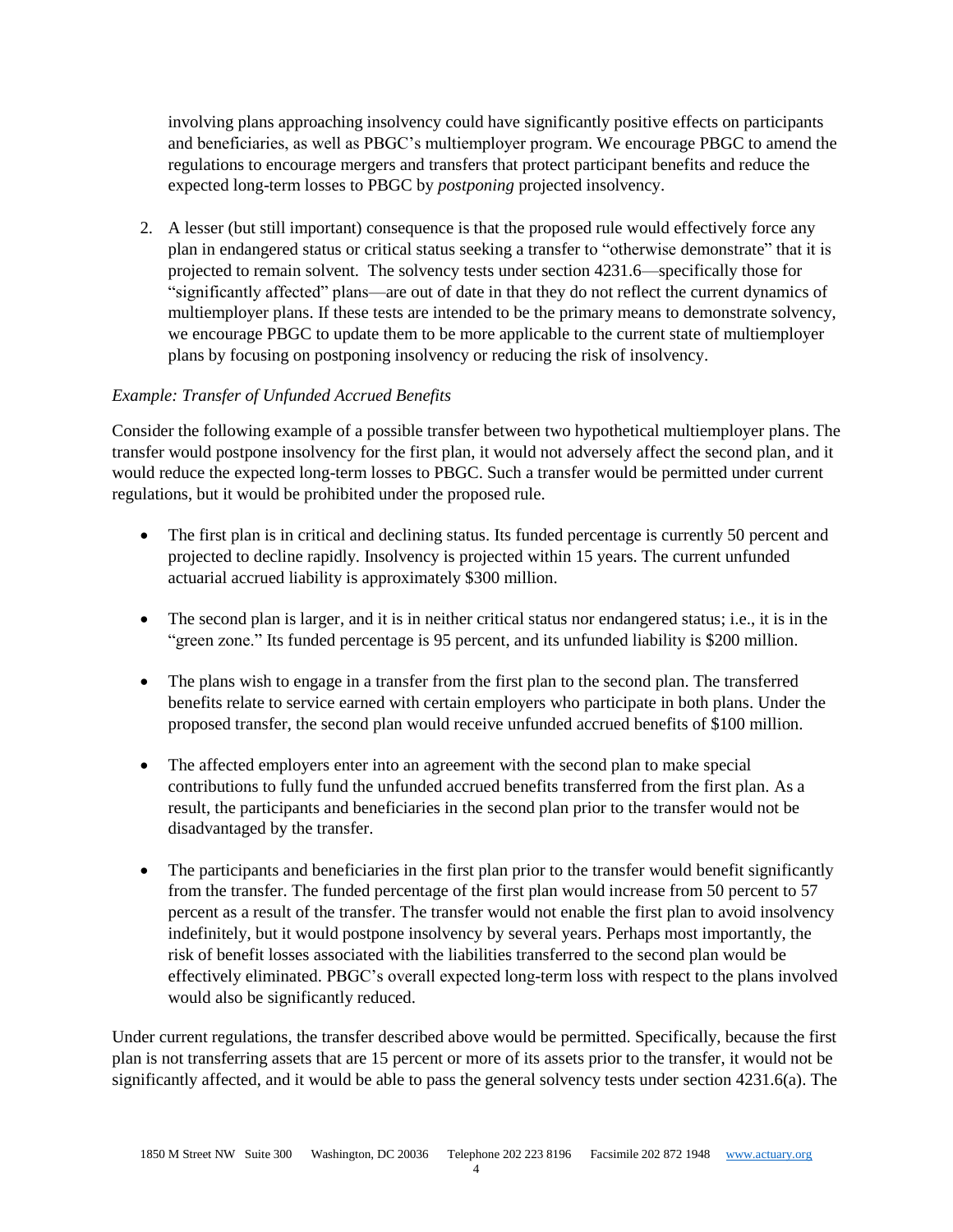second plan would also not be significantly affected, and it would be able to pass the general solvency tests under section 4231.6(a). Therefore, both plans would meet the applicable solvency requirement.

Under the proposed rule, however, the transfer would not be permitted. The first plan would be "significantly affected" because it is a critical status plan engaging in a non-de minimis transfer. The first plan would not be able to pass the stricter solvency rules under section 4231.6(b) for significantly affected plans. Furthermore, without clarification from PBGC, the first plan would likely not be able to "otherwise demonstrate" that it is not reasonably expected to avoid insolvency under section 4245 of ERISA. Because the first plan would not be able to meet the applicable solvency requirement, the transfer would not be permitted.

## *Example: Merger to Gain Efficiencies*

- Consider the following example of a possible merger between two hypothetical small multiemployer plans. Due to economies of scale, the merger would result in efficiency gains and would therefore postpone projected insolvency for the plans involved. Both plans are in critical and declining status, and they are both projected to become insolvent around the same time, in approximately seven or eight years. Both plans have exhausted all other reasonable measures to forestall possible insolvency, including suspensions of benefits under MPRA.
- The plans have determined that a merger between the two of them—without financial assistance from PBGC—would produce efficiency gains. Specifically, the plans expect the merger to result in material reductions in administrative expenses and investment manager fees.
- Following the merger, the merged plan would still be projected to become insolvent. However, due to the reductions in administrative and investment expenses, overall solvency would be postponed by a year or more. The merger would therefore have a positive effect on all of the participants and beneficiaries covered under the plans. By postponing insolvency, it would also reduce the expected long-term losses to PBGC with respect to the plans involved.

Under current regulations, the merger described above would likely be permitted, because the merged plan would pass the general five-year solvency tests under section 4231.6(a). Under the proposed rule, however, the merger would be prohibited. The merged plan would certainly fail the stricter solvency tests under section 4231.6(a), which would involve a 10-year period rather than a five-year period. Furthermore, absent guidance from PBGC, neither plan would be able to "otherwise demonstrate" that it is not reasonably expected to avoid insolvency under section 4245 of ERISA.

## *Solvency Tests for Significantly Affected Plans*

As noted above, the proposed rule makes the solvency tests under section 4231.6 more rigorous than under current regulations. While it may be difficult for some plans with solvency issues to pass the general tests under paragraph (a) of that section, it would be difficult for *most* multiemployer plans to pass the tests for "significantly affected" plans under paragraph (b).

Specifically, with respect to each test in section 4231.6(b):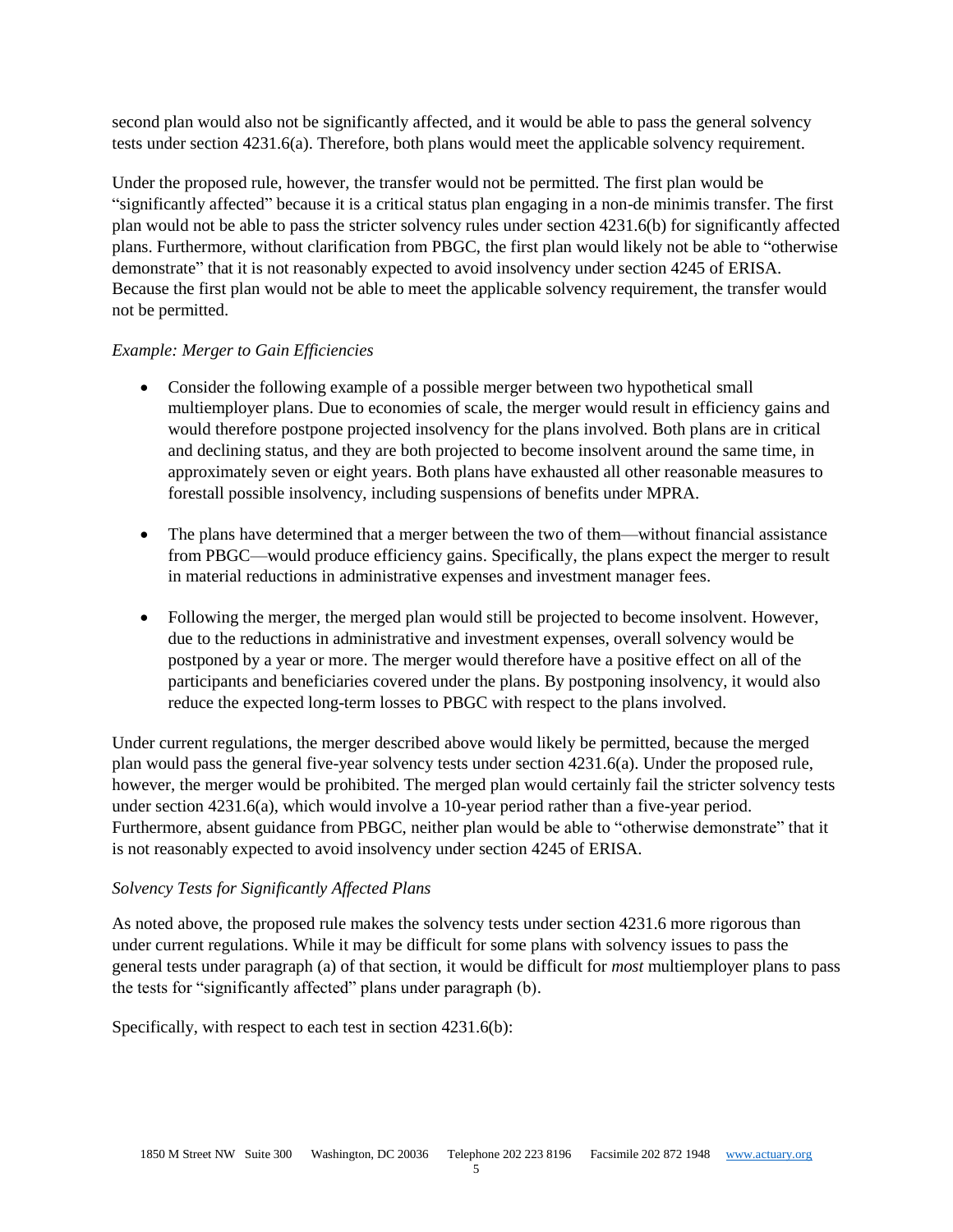- Paragraph (1): It would be virtually impossible for a plan in critical status to demonstrate that it is projected to meet minimum funding requirements for the next 10 plan years. The determination may also be difficult for a plan in endangered status.
- Paragraph (2): A plan in endangered or critical (but not declining) status may be able to demonstrate that the fair market value of assets immediately after the transfer equals or exceeds the sum of the expected benefit payments for the next 10 plan years after the transfer. However, this test may be difficult for a plan in critical and declining status to pass.
- Paragraph (3): Only about 25 percent of multiemployer plans (regardless of certification status) would be able to demonstrate that expected contributions equal or exceed expected benefit payments for the next plan year. As plans continue to mature in the coming years, a decreasing percentage of them will be able to pass this test.
- Paragraph (4): It may be difficult for a plan in critical status to demonstrate that expected contributions for the next 15 years equal or exceed normal costs and an amortization of the unfunded liability over that period. This test would be virtually impossible for a plan in critical and declining status to pass.

In effect, the proposed rule would force any "significantly affected" plan—including any plan in endangered status or critical status seeking a non-de minimis transfer—to "otherwise demonstrate" that it is projected to remain solvent under section 4245. As previously mentioned, we believe that the safe harbor solvency tests should be updated to reflect the current dynamics of multiemployer plans and the MPRA goals of plans postponing or avoiding insolvency.

# *Suggested Revisions*

Section 4231(a) of ERISA grants authority to PBGC to issue regulations that would permit a merger or transfer between multiemployer plans that do not otherwise meet the requirements of section 4231(b). In other words, PBGC has authority to issue regulations that would permit a merger or transfer, even if not all plans resulting after the transaction are projected to avoid insolvency, as required under section 4231(b)(3).

The multiemployer plan landscape has changed drastically over the past several years. It is quite possible for a merger or transfer involving plans facing insolvency to have significant positive effects on participants and beneficiaries, as well as reduce the expected long-term loss to PBGC, even if not all plans resulting after the transaction are projected to avoid insolvency. We believe that PBGC should consider using its authority to issue regulations that encourage such mergers and transfers, in accordance with the goals stated in MPRA.

With these points in mind, we respectfully submit the following suggestions for consideration:

1. A third test should be added to section  $4231.3(a)(3)$  allowing plans to demonstrate that the transaction would *postpone* insolvency or reduce the risk of future insolvency. Specifically, a plan that does not (i) pass the solvency tests in section 4231.6 or (ii) otherwise demonstrate that it is reasonably expected to avoid insolvency could instead (iii) demonstrate that the proposed transaction would protect participant benefits by postponing insolvency or reducing the risk of insolvency. The new test could also require a demonstration that the transfer does not have a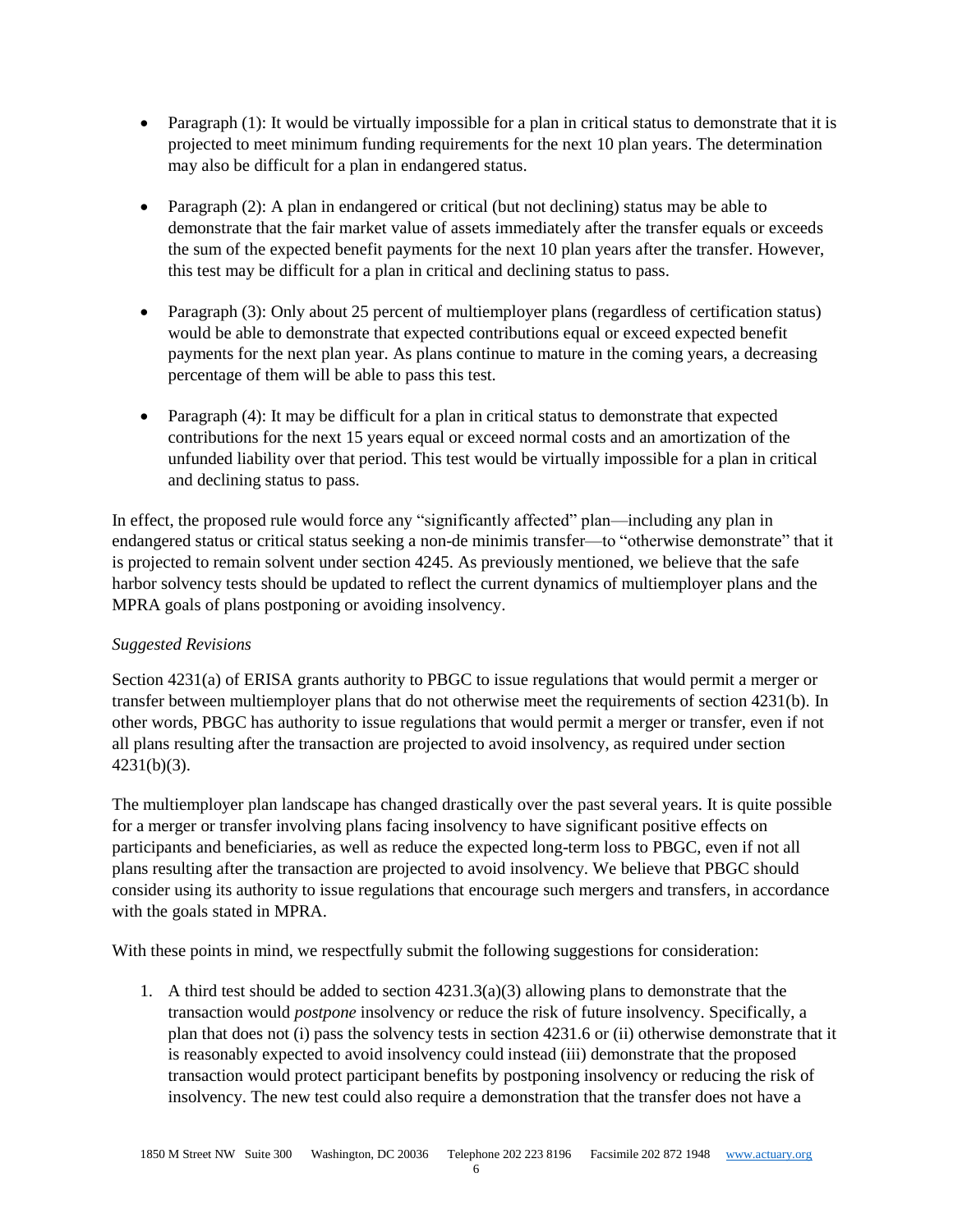materially adverse effect on the participants and beneficiaries covered under any of the plans involved.

- 2. The solvency tests for significantly affected plans under section 4231.6(b) should be updated to reflect the current dynamics of multiemployer plans. The test in paragraph (3) requiring positive cash flow is impractical for most multiemployer plans, even those without solvency issues, and should be removed as counterproductive.
- 3. To the extent plans in certain situations may be expected to "otherwise demonstrate" that they are reasonably expected to avoid insolvency, PBGC should consider issuing guidance on how to make such a demonstration. Such guidance should not preempt a plan's ability to demonstrate that the proposed transaction would postpone insolvency or reduce the risk of insolvency, as described in item 1 above.

## **Topic B. Actuarial Certification for a Financial Assistance Merger**

Section 4231(e)(2) of ERISA grants PBGC the authority to provide financial assistance to facilitate a merger that it determines is "necessary to enable one or more of the plans involved to avoid or postpone insolvency." As described below, PBGC should consider further clarifying the rules regarding the actuarial certification for a merger of one or more multiemployer plans facilitated by financial assistance from PBGC. Without additional clarification, the proposed rule could discourage an application for financial assistance to facilitate a merger of a small plan in critical and declining status into a large, wellfunded plan.

## *Background*

Section 4231(e)(2) of ERISA provides PBGC the power to deliver financial assistance to facilitate a merger between multiemployer plans that it deems necessary to enable one or more of the plans involved to avoid or postpone insolvency. Paragraph (B)(ii) of that section requires that, when facilitating a merger, PBGC must reasonably expect that the financial assistance is necessary for the merged plan to become or remain solvent.

In its discussion of the proposed rule, PBGC states that it does not interpret this section to preclude a small plan in critical and declining status from receiving financial assistance to merge into a large, wellfunded multiemployer plan. PBGC further describes how it may provide financial assistance to facilitate a merger it determines is necessary to enable *one or more* (but not necessarily all) of the plans to avoid or postpone insolvency.

Under the proposed rule, section 4231.15(f) would require a statement from an enrolled actuary that financial assistance is necessary for the merged plan to become or remain solvent. The requirements differ depending on whether or not the merged plan would be in critical status immediately after the merger, disregarding any financial assistance from PBGC. Specifically:

• Paragraph (1): If the merged plan would be in critical status without financial assistance, the actuarial statement must demonstrate that the merged plan will avoid insolvency with the proposed financial assistance. In other words, the statement must indicate that the financial assistance is both necessary and sufficient to enable the merged plan to avoid insolvency under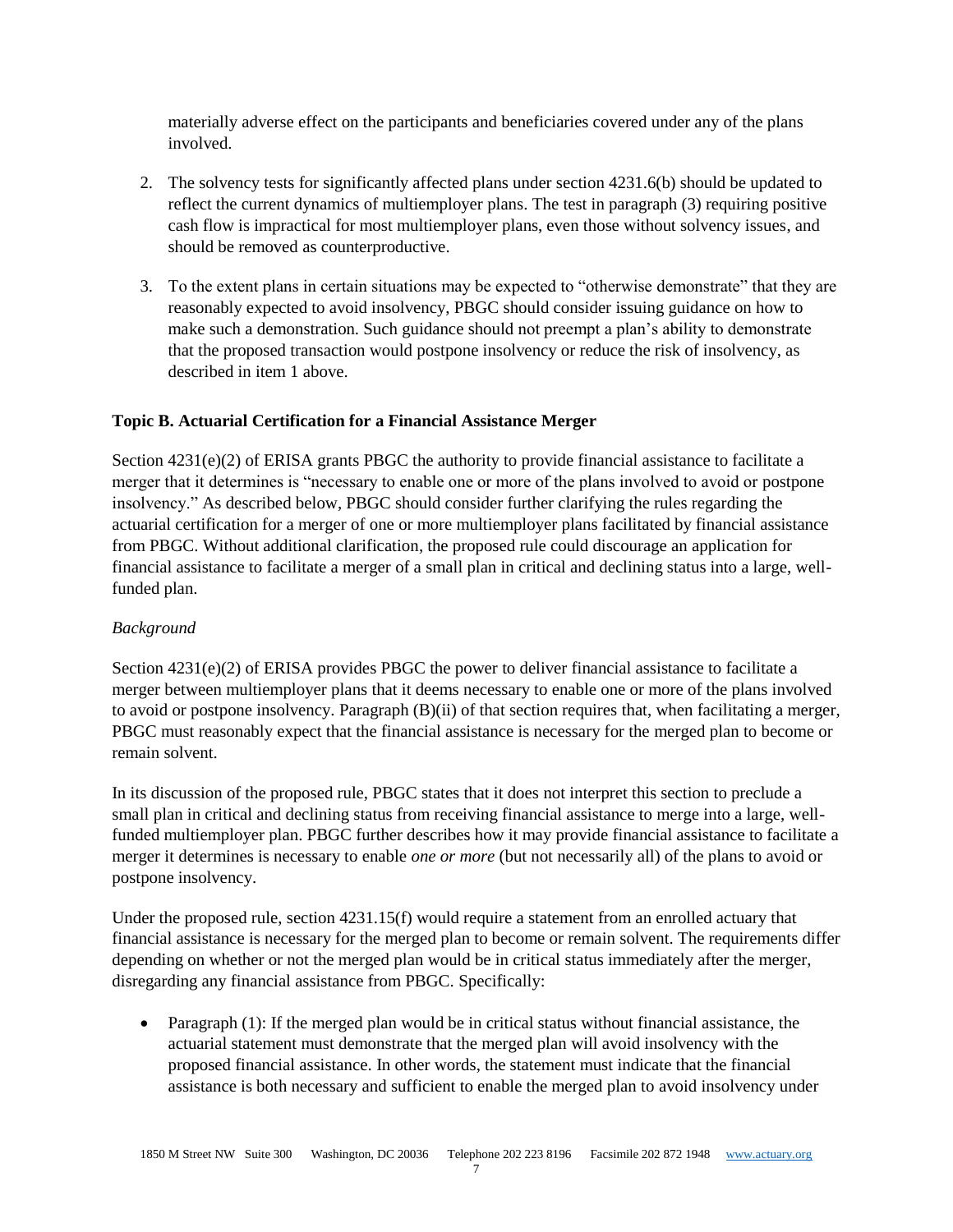section  $305(e)(9)(D)(iv)$  of ERISA and the regulations thereunder (excluding stochastic projections).

• Paragraph (2): If the merged plan would not be in critical status without financial assistance, the actuarial statement must demonstrate that the merged plan will avoid insolvency for the next 20 years with the proposed financial assistance. If such a demonstration could be made without the financial assistance, the statement must demonstrate that "the financial assistance is necessary to mitigate the adverse effects of the merger on the *merged* plan's ability to *remain solvent* [emphasis added]."

## *PBGC Requests for Comments*

In its discussion of the proposed rule, PBGC requests comments on two issues related to the topic of financial assistance to facilitate mergers. The first issue relates to the methods to determine whether the merged plan would be in critical status. The second issue relates to alternative approaches or methods to demonstrate plan solvency.

## **Issue 1: Determination of Critical Status for Merged Plan**

With respect to the first issue, we believe the proposed rule is appropriate as it is written. Specifically, we agree that it is appropriate for the enrolled actuary to use "reasonable" estimates and methods to determine whether the merged plan would be in critical status following the merger and without the proposed financial assistance.

We also agree with PBGC's comments that an optional approach may also be appropriate. Specifically, the final regulations could provide that the determination may be made on the basis of the combined projections used in each plan's status certification for the plan year immediately preceding the merger.

If PBGC includes such guidance in the final regulations, however, it should take care to allow the enrolled actuary to make reasonable adjustments to the data and projections from the most recent status certifications. For example, it may be reasonable for the actuary to adjust the results to reflect recent plan experience. It may also be reasonable for the actuary to adjust the results to reflect an anticipated change in actuarial assumptions appropriate for the merged plan.

In any further guidance on this issue, PBGC should allow for professional judgment and reasonable adjustments by the enrolled actuary.

## **Issue 2: Demonstration of Plan Solvency**

With respect to the second issue, we believe additional guidance is needed on paragraph (2) of section 4231.15(f), regarding how a plan that would *not* be in critical status following a merger should demonstrate that the absence of financial assistance would adversely affect the merged plan's ability to remain solvent.

The need for additional guidance assumes the term "merged plan" means a plan that is the result of the merger of two or more multiemployer plans, consistent with the definition under section 4211.2 of the regulations. It also assumes "remain solvent" follows the definition of insolvency under section 4245 of ERISA.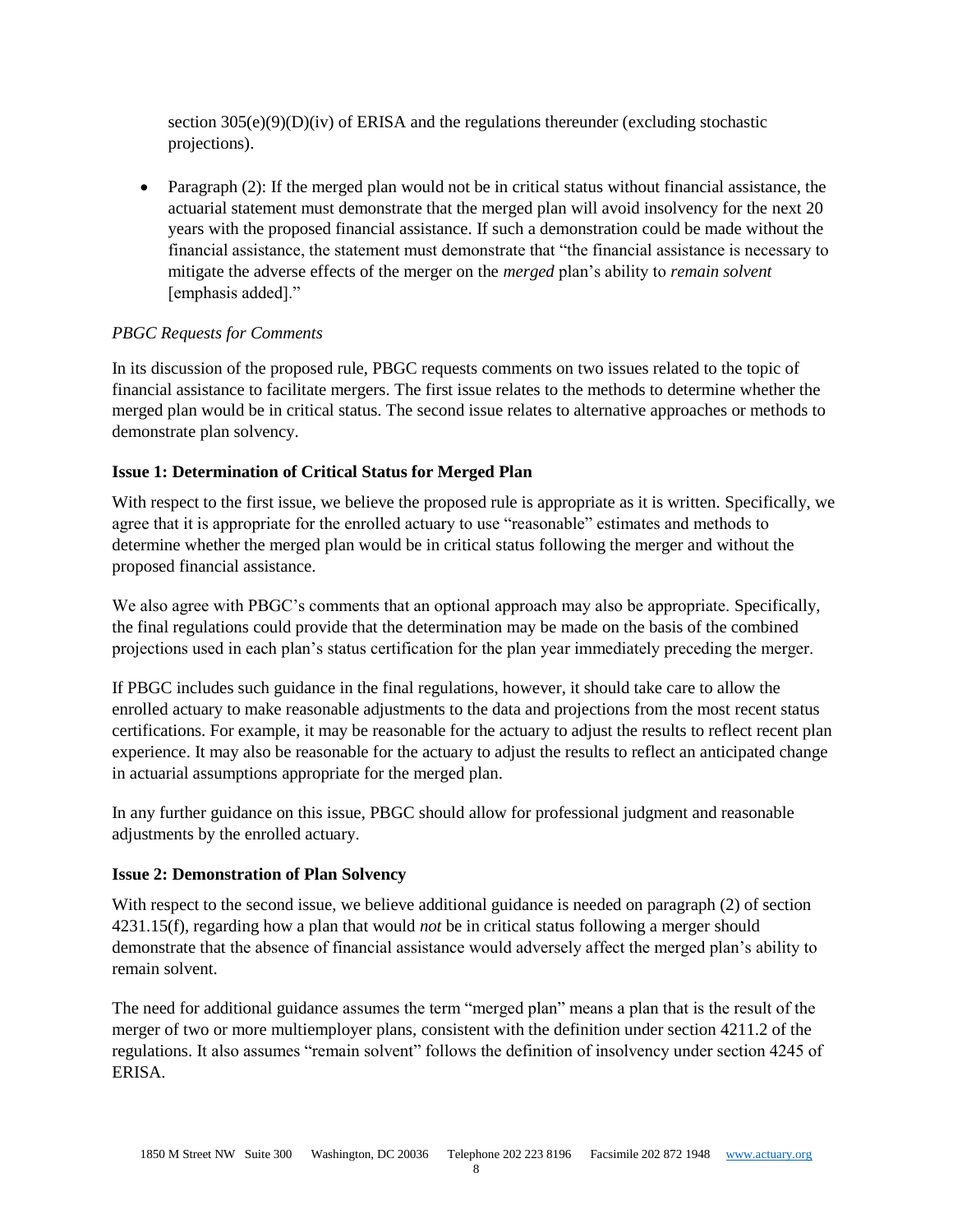The remaining discussion on this topic includes an example of a financial assistance merger and possible clarifications to be included in the final regulations.

## *Example: Financial Assistance Merger*

Consider a possible financial assistance merger between two hypothetical multiemployer plans.

- The first plan is relatively small and in critical and declining status. Its funded percentage is currently 50 percent and projected to decline rapidly. Insolvency is projected within 15 years. Due to its modest benefit levels, participant benefits are nearly fully guaranteed by PBGC, and the maximum suspension of benefits permitted under MPRA would not enable the plan to avoid insolvency. The current unfunded actuarial accrued liability is approximately \$20 million.
- The second plan is larger, and it is in neither critical nor endangered status; i.e., it is in the "green" zone." Its funded percentage is 85 percent, and its unfunded liability is \$100 million. The first plan proposes a merger with the second plan to be facilitated with financial assistance from PBGC.
- With financial assistance from PBGC amounting to \$14 million, the funded percentage for the first plan would be similar to the funded percentage for the second plan. In other words, the funded percentage for the merged plan would be about 85 percent. The sponsor of the second plan would be able to demonstrate that its participants are not adversely affected by the financially assisted merger, in that current and projected funding levels would not be diminished.
- Without financial assistance from PBGC, the funded percentage of the merged plan would be 83 percent. While current and projected funding levels for the merged plan would be somewhat lower than for the second plan on its own, the merged plan would be projected to remain solvent in all future years. While the absence of financial assistance would not adversely impact the merged plan's ability to remain solvent, the sponsor of the second plan would likely not agree to an unassisted merger, as it would result in reduced current and projected funding levels and increases the plan's risk of insolvency if there is adverse plan experience in the future.
- As noted above, if the merger does not occur, the first plan would be projected to become insolvent within 15 years. Upon insolvency, the first plan would impose a liability on PBGC of approximately \$60 million, representing the value of guaranteed benefits measured based on PBGC's actuarial assumptions. For the sake of this illustration, assume the \$14 million of financial assistance from PBGC to facilitate the merger is less than the amount that would be required for a partition.

It is conceivable PBGC would consider providing financial assistance to facilitate a merger like the one described above, as the merger would reduce PBGC's expected long-term losses with respect to the plans involved. However, given the lack of clarity in the proposed rule, the merged plan in this example may have difficulty demonstrating that the financial assistance mitigates or lessens the ability of the merged plan to remain solvent within the meaning of section 4245 of ERISA.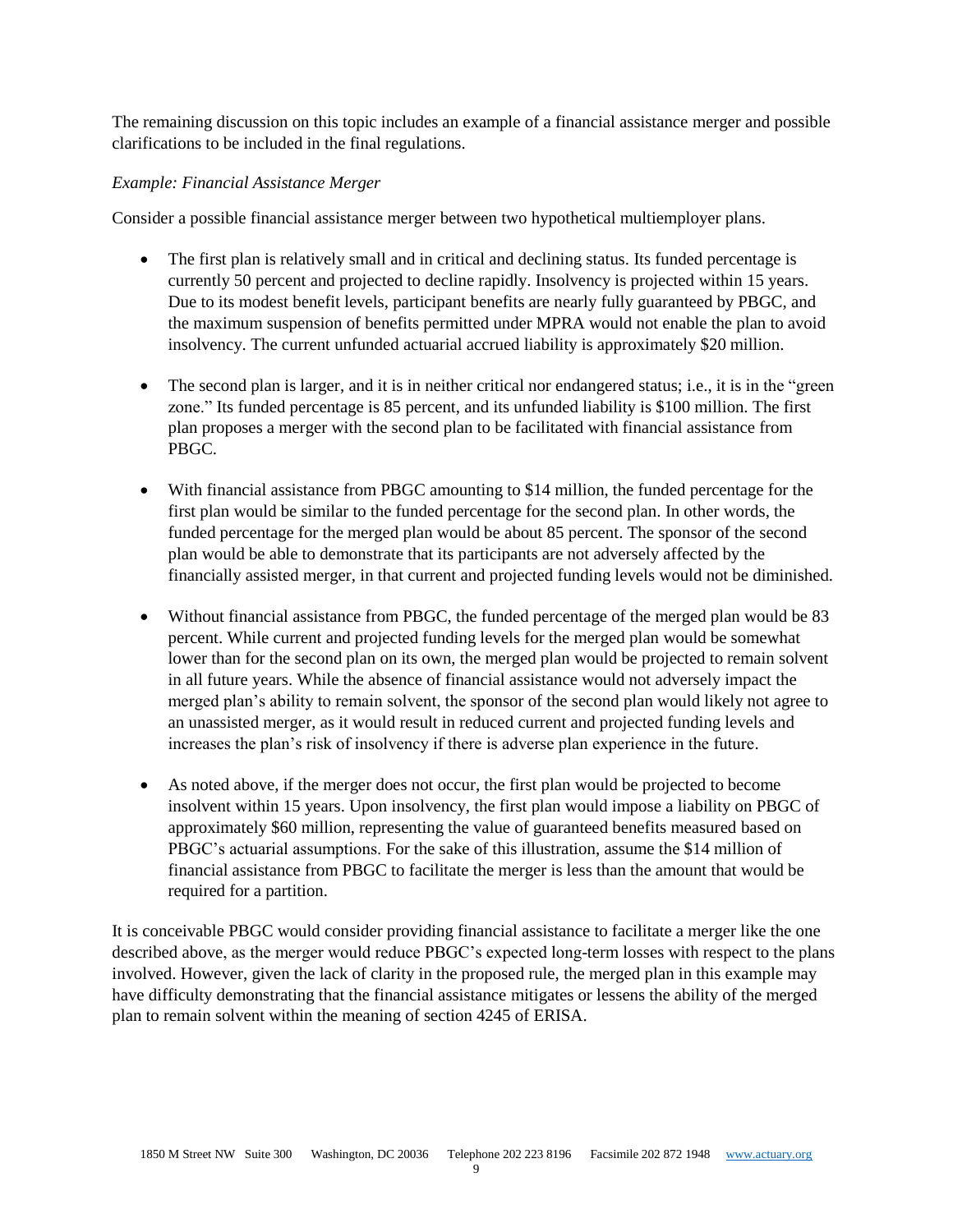#### *Possible Clarifications*

Without a clarification to paragraph (2) of section 4231.15(f), plan sponsors may be discouraged from applying for financial assistance to facilitate a merger such as the one described above, due to the uncertainty regarding how to meet the certification requirement and the expense associated with such an application. To address this issue, the final rule should clarify the meaning of "remain solvent" under paragraph (2) of this section. Two changes could provide the necessary clarification:

- 1. The "remain solvent" requirement could consider current and future funding levels over a longterm period. For example, the actuarial certification could demonstrate that, absent financial assistance from PBGC, the merger would result in a measurable decrease in current and future funding levels for one or more of the plans involved.
- 2. Alternatively, if it is necessary to apply a literal "remain solvent" requirement, the final rule could provide guidance that the determination may be made on the basis of stress testing over a longterm period. For example, the merged plan could demonstrate that with financial assistance it would remain solvent in the face of future adverse experience that would cause insolvency in the absence of financial assistance. In other words, the financial assistance is needed to mitigate against possible insolvency, even if insolvency is not projected under the actuary's best estimate assumptions.

## **Topic C. Annual Determinations for Continued Suspensions Following a Merger**

We believe that PBGC should consider working with the Department of the Treasury (Treasury) to issue guidance regarding the annual determinations for continued suspensions of benefits, following a merger. Absent guidance, the statute may be interpreted to require the immediate restoration of suspended benefits following a merger, if the merged plan could not demonstrate that continued suspensions are required to avoid insolvency. Such an interpretation would effectively stop a plan in critical and declining status from using a suspension of benefits under MPRA to make itself a more attractive merger partner.

## *Background*

In its discussion of the proposed rule, PBGC describes how, unlike with a partition, a suspension of benefits under section  $305(e)(9)(G)$  of ERISA is not a prerequisite for a facilitated merger under section 4231(e). While a suspension of benefits is not required, PBGC recognizes that some plans may need to consider a suspension as part of a proposed financial assistance merger.

As an example, PBGC notes how a merger of a plan in critical and declining status into a large, wellfunded multiemployer plan may involve a suspension of benefits for the plan in critical and declining status, effective on the date the merger occurs. PBGC then describes how the suspension of benefits would remain in effect only if the plan sponsor determines under section  $305(e)(9)(C)(ii)$  that the plan is projected to become insolvent unless the suspension remains in effect, in spite of the plan sponsor having taken all other reasonable measures to avoid insolvency. PBGC notes that absent that determination, the suspended benefits must be restored.

Further clarification is needed on how to perform the annual determination under section  $305(e)(9)(C(ii)$ following a plan merger. In a merger involving a small plan in critical and declining status and a large, well-funded plan, the sponsor of the large plan may view a suspension of benefits for the small plan as a